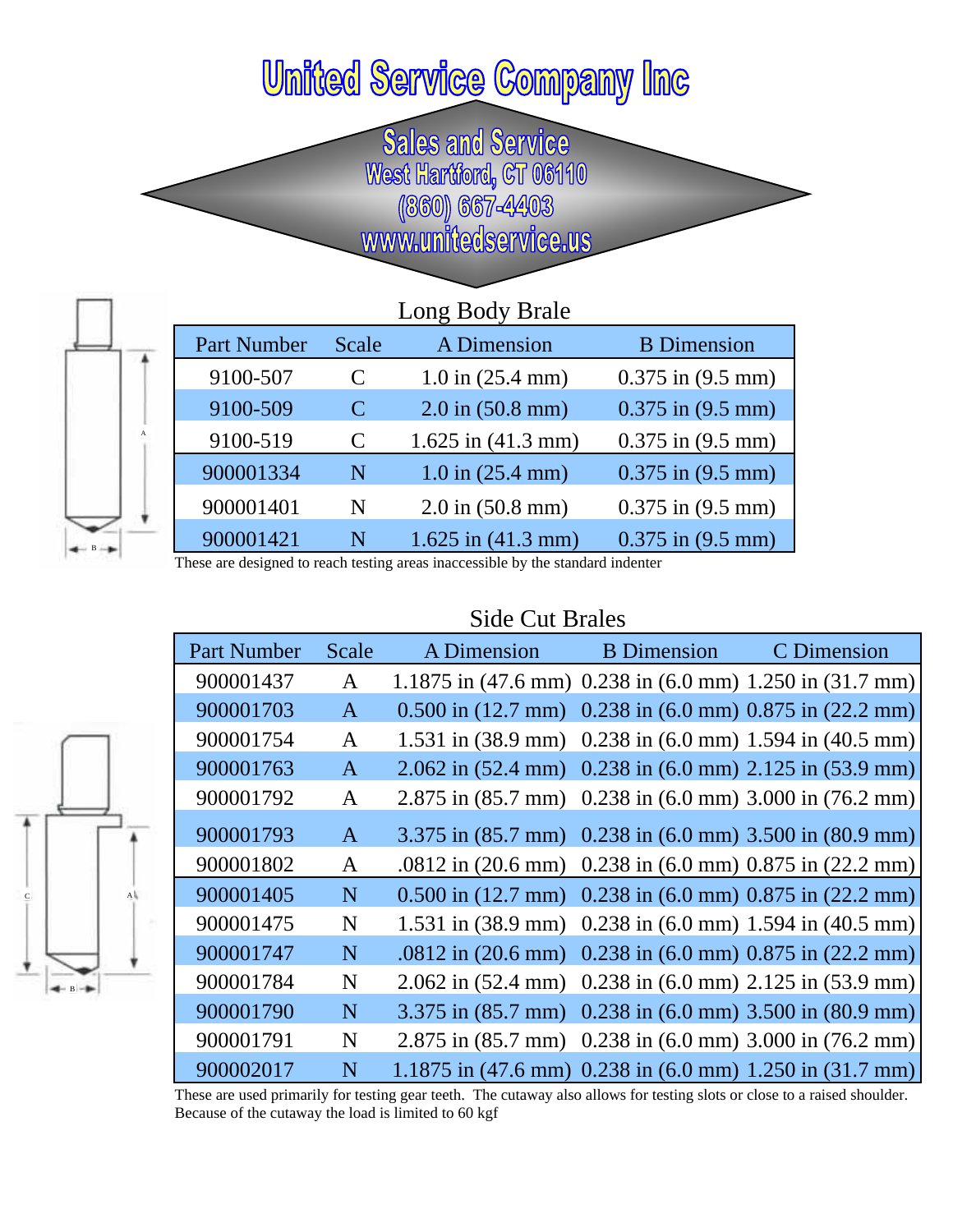## **United Service Company Inc**

Sales and Service<br>West Hartford, GT 06110<br>(860) 667-4403<br>www.unitedservice.us



|                                                             |       | Self-Holding Brale Testing Gear Teeth and Grooves |                 |
|-------------------------------------------------------------|-------|---------------------------------------------------|-----------------|
| Part Number                                                 | P.D.  | D.P                                               | Maximum Load    |
| 900001706                                                   | 8.00  | $11 - 16$                                         | $15 \text{ kg}$ |
| 900001738                                                   | 12.00 | $5 - 12$                                          | $30 \text{ kg}$ |
| 900001782                                                   | 12.00 | $5-10$                                            | $30 \text{ kg}$ |
| 900001783                                                   | 14.00 | $4-6$                                             | $30 \text{ kg}$ |
| $\mathsf{Ditch\;Diameter}\left(\mathsf{D}\mathsf{D}\right)$ |       |                                                   |                 |

Pitch Diameter (P.D.)

Pitch Diamemeter is the gear diameter, in inches at the point where gear meshing forces are applied Diametral Pitch (D.P.)

Diametral Pitch is the number of gear teeth per inch of pitch diameter (25.4mm)

|              |              | Thin Point Brale  |               |                                                           |                    |                                                                                      |  |
|--------------|--------------|-------------------|---------------|-----------------------------------------------------------|--------------------|--------------------------------------------------------------------------------------|--|
|              |              | Part Number Scale |               | A Dimension                                               | <b>B</b> Dimension | C Dimension                                                                          |  |
|              |              | 900001480         | $\mathbf{A}$  |                                                           |                    | $0.4372$ in (11.1 mm) 0.108 in (2.7 mm) 0.5265 in (13.4 mm)                          |  |
|              |              | 900001478         | $\mathbf{A}$  |                                                           |                    | $0.4375$ in (11.1 mm) 0.125 in (3.2 mm) 0.5265 in (13.4 mm)                          |  |
|              |              | 9100-515          |               |                                                           |                    | $0.875$ in (22.2 mm) $0.187$ in (4.4 mm) $1.00$ in (25.4 mm)                         |  |
| $\mathbf{c}$ | $\mathbf{A}$ | 9100-517          | $\mathcal{C}$ |                                                           |                    | 1.125 in $(28.6 \text{ mm})$ 0.187 in $(4.4 \text{ mm})$ 1.25 in $(31.8 \text{ mm})$ |  |
|              |              | 900001702         | N             |                                                           |                    | $0.4375$ in $(11.1$ mm) $0.108$ in $(2.7$ mm) $0.5265$ in $(13.4$ mm)                |  |
|              |              | 900001794         | N             | $0.875$ in (22.2 mm) 0.187 in (4.37 mm) 1.00 in (25.4 mm) |                    |                                                                                      |  |
|              |              | 900001796         | N             |                                                           |                    | 1.125 in $(28.6 \text{ mm})$ 0.187 in $(4.7 \text{ mm})$ 1.25 in $(31.8 \text{ mm})$ |  |
|              |              | 900003407         | N             |                                                           |                    | $0.4375$ in $(11.1$ mm) $0.125$ in $(3.2$ mm) $0.5265$ in $(13.4$ mm)                |  |

## Thin Point Brale